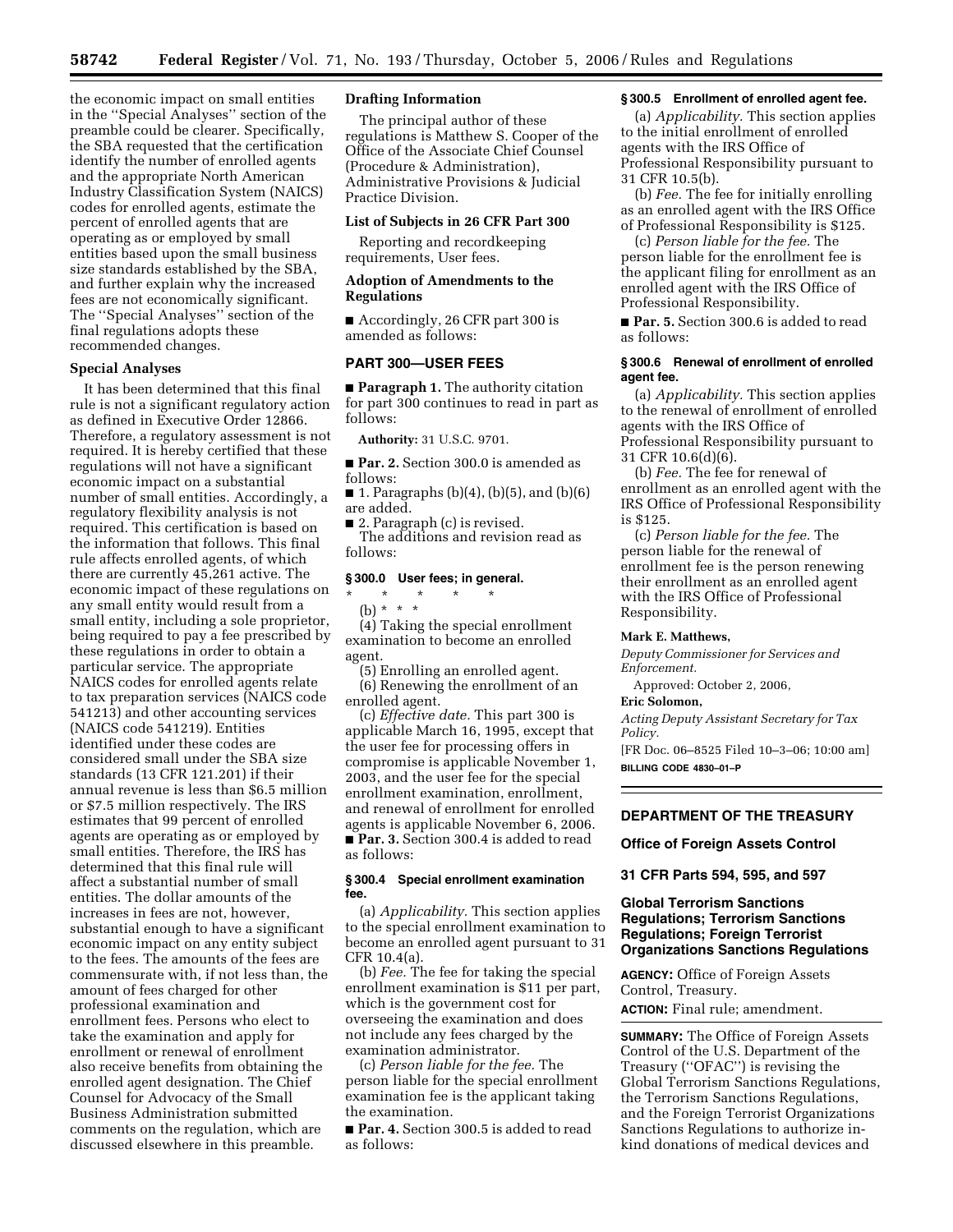medical services by U.S. nongovernmental organizations to the Palestinian Authority Ministry of Health.

### **DATES:** *Effective Date:* July 6, 2006. **FOR FURTHER INFORMATION CONTACT:**

Assistant Director of Compliance, Outreach & Implementation, tel.: 202/ 622–2490, Assistant Director of Licensing, tel.: 202/622–2480, Assistant Director of Policy, tel.: 202/622–4855, or Chief Counsel, tel.: 202/622–2410, Office of Foreign Assets Control, Department of the Treasury, Washington, DC 20220 (not toll free numbers).

# **SUPPLEMENTARY INFORMATION:**

## **Electronic and Facsimile Availability**

This document and additional information concerning the Office of Foreign Assets Control (''OFAC'') are available from OFAC's Web site (*http://www.treas.gov/ofac*) or via facsimile through a 24-hour fax-ondemand service, tel.: (202) 622–0077.

### **Background**

The Office of Foreign Assets Control (''OFAC'') administers three sanctions programs with respect to terrorists and terrorist organizations. The Terrorism Sanctions Regulations, 31 CFR part 595 (''TSR''), implement Executive Order 12947 of January 23, 1995, in which the President declared a national emergency with respect to ''grave acts of violence committed by foreign terrorists that disrupt the Middle East peace process \*\*\*'' The Global Terrorism Sanctions Regulations, 31 CFR part 594 (''GTSR''), implement Executive Order 13224 of September 23, 2001, in which the President declared an emergency more generally with respect to ''grave acts of terrorism and threats of terrorism committed by foreign terrorists \* \* \*'' The Foreign Terrorist Organizations Sanctions Regulations, 31 CFR part 597 (''FTOSR''), implement provisions of the Antiterrorism and Effective Death Penalty Act of 1996.

HAMAS is a target of each of these sanctions programs, resulting in the blocking of any property and interests in property of HAMAS that are in the United States or hereafter come within the United States, or that are in or hereafter come within the possession or control of a United States person. These restrictions prohibit U.S. persons from dealing in property or interests in property of HAMAS. After the January 26, 2006 parliamentary elections in the West Bank and Gaza, HAMAS members formed the majority party within the Palestinian Legislative Council. In addition, HAMAS currently holds

positions of authority within the government, including the position of Prime Minister. OFAC determined that, as a result of these elections, HAMAS has a property interest in the transactions of the Palestinian Authority. Accordingly, pursuant to the TSR, the GTSR, and the FTOSR, U.S. persons are prohibited from engaging in transactions with the Palestinian Authority unless authorized.

Consistent with current foreign policy, OFAC issued six general licenses on April 12, 2006, authorizing U.S. persons to engage in certain transactions in which the Palestinian Authority may have an interest. One of those general licenses authorized in-kind donations of medicine by U.S. nongovernmental organizations to the Palestinian Authority Ministry of Health, provided that such donations were strictly for distribution in the West Bank or Gaza and not intended for resale. Based on foreign policy considerations, OFAC is expanding this license, effective July 6, 2006, to allow U.S. nongovernmental organizations to make in-kind donations to the Palestinian Authority Ministry of Health of medical services and medical devices, which include medical supplies, in addition to donations of medicine, provided that such donations are strictly for distribution in the West Bank or Gaza and not intended for resale.

## **Public Participation**

Because the amendment of 31 CFR parts 594, 595, and 597 involves a foreign affairs function, the provisions of Executive Order 12866 and the Administrative Procedure Act (5 U.S.C. 553) requiring notice of proposed rulemaking, opportunity for public participation, and delay in effective date, are inapplicable. Because no notice of proposed rulemaking is required for this rule, the Regulatory Flexibility Act (5 U.S.C. 601–612) does not apply.

## **Paperwork Reduction Act**

The collections of information related to 31 CFR parts 594, 595, and 597 are contained in 31 CFR part 501 (the ''Reporting, Procedures and Penalties Regulations''). Pursuant to the Paperwork Reduction Act of 1995 (44 U.S.C. 3507), those collections of information have been approved by the Office of Management and Budget under control number 1505–0164. An agency may not conduct or sponsor, and a person is not required to respond to, a collection of information unless the collection of information displays a valid control number.

# **List of Subjects**

### *31 CFR Part 594*

Administrative practice and procedure, Banks, Banking, Penalties, Reporting and recordkeeping requirements, Terrorism.

### *31 CFR Part 595*

Administrative practice and procedure, Banks, Banking, Currency, Foreign investments in United States, Penalties, Reporting and recordkeeping requirements, Securities, Terrorism.

## *31 CFR Part 597*

Administrative practice and procedure, Banks, Banking, Currency, Foreign investments in United States, Penalties, Reporting and recordkeeping requirements, Securities, Terrorism.

■ For the reasons set forth in the preamble, the Office of Foreign Assets Control amends 31 CFR parts 594, 595, and 597 as follows:

## **PART 594—GLOBAL TERRORISM SANCTIONS REGULATIONS**

■ 1. The authority citation for part 594 continues to read as follows:

**Authority:** 3 U.S.C. 301; 22 U.S.C. 287c; 31 U.S.C. 321(b); 50 U.S.C. 1601–1651, 1701– 1706; Pub. L. 101–410, 104 Stat. 890 (28 U.S.C. 2461 note); E.O. 13224, 66 FR 49079, September 25, 2001; E.O. 13268, 67 FR 44751, July 3, 2002; 3 CFR, 2002 Comp., p. 240; E.O. 13284, 64 FR 4075, January 28, 2003.

### **Subpart E—Licenses, Authorizations, and Statements of Licensing Policy**

■ 2. Revise § 594.515 to read as follows:

## **§ 594.515 In-kind donations of medicine, medical devices, and medical services.**

(a) Effective July 6, 2006, nongovernmental organizations that are U.S. persons are authorized to provide in-kind donations of medicine, medical devices, and medical services to the Palestinian Authority Ministry of Health, provided that such donations are strictly for distribution in the West Bank or Gaza and not intended for resale, and provided further that no payment pursuant to this license may involve a debit to an account of the Palestinian Authority on the books of a U.S. financial institution or to any account blocked pursuant to this part.

(b) For the purposes of this section only, the term medical device has the meaning given the term ''device'' in section 201 of the Federal Food, Drug, and Cosmetic Act (21 U.S.C. 321), including medical supplies, but does not include any item listed on the Commerce Control List in the Export